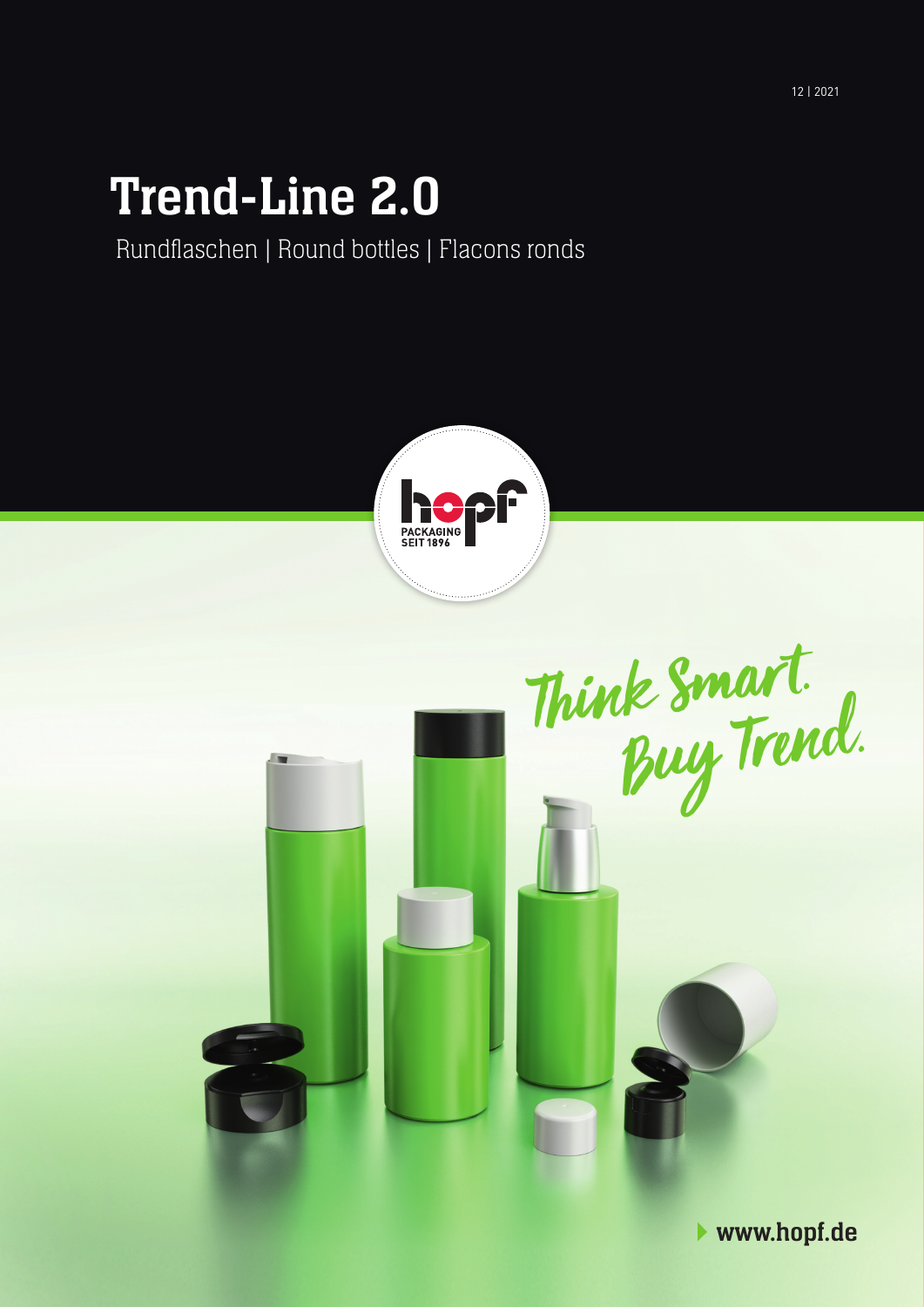### **RUNDFLASCHEN** | Round bottles | Flacons ronds



**DIMENSIONEN** | Dimensions | Dimensions **VERSCHLUSSVARIANTEN** | Optional caps | Variantes de capots



Einfärbung, Druck, Prägung, Lackierung und Metallisierung.

Coloured material, printing, hot foil stamping, lacquering and metallization.

Coloration dans la masse, sérigraphie, marquage à chaud, laquage et métallisation.

**TECHNISCHE DATEN** | Technical details | Spécifications techniques

|                                | FLASCHE   Bottle   Flacon |                                        |                                                     | VERSCHLUSS   Cap   Capot |                                                                                                                                                                                   |                                                                                                                                                                                                                                               |                                      |                                                                                                                                                                                                                                                                        |                                          |                                                                             |              |
|--------------------------------|---------------------------|----------------------------------------|-----------------------------------------------------|--------------------------|-----------------------------------------------------------------------------------------------------------------------------------------------------------------------------------|-----------------------------------------------------------------------------------------------------------------------------------------------------------------------------------------------------------------------------------------------|--------------------------------------|------------------------------------------------------------------------------------------------------------------------------------------------------------------------------------------------------------------------------------------------------------------------|------------------------------------------|-----------------------------------------------------------------------------|--------------|
| NENNVOLUMEN<br>Volume   Volume | NR.<br>No.<br>$N^{\circ}$ | <b>MATERIAL</b><br>Material<br>Matière | NORMGEWINDE<br>Standard thread<br>Filetage standard | 0<br>Dispenser<br>Doseur | <b>PUMPE</b><br>Pump<br>Pompe<br>$\bullet$<br>Dispenser Zerstäuber<br>Spray pump<br>Vaporisateur<br>Verschiedene<br>Ausführungen.<br>Different versions.<br>Différentes versions. | ❸<br><b>SCHRAUBKAPPE</b><br>Screw Cap<br>Capot à vis<br>Glatt<br>Shiny<br>Lisse<br>Mit Spritzeinsatz<br>$*3447$<br>oder<br>Dichteinlage.<br>With plug or liner.<br>Avec pointe<br>distribution pour<br>réducteur<br>ou joint<br>d'étanchéité. | ❹<br>FLIP-TOP<br>Matt<br>matt<br>mat | $\mathbf \Theta$<br><b>TREND SMALL</b><br>Glatte<br>Doppelwand-<br>schraubkappe<br>mit<br>Spritzeinsatz<br>$*3447.$<br>Shiny double wall<br>screw<br>cap with plug.<br>Capot vissant à<br>double parois<br>aspect lisse avec<br>pointe distribution<br>pour réducteur. | G<br>FLIP-TOP<br>Glatt<br>Shiny<br>Lisse | <b>DIMENSIONEN</b><br><b>Dimensions</b><br><b>Dimensions</b><br>(ca. in mm) |              |
| ml                             |                           |                                        |                                                     |                          |                                                                                                                                                                                   |                                                                                                                                                                                                                                               |                                      |                                                                                                                                                                                                                                                                        |                                          | $\mathsf d$                                                                 | $\mathsf{h}$ |
| 125                            | 0475                      | PE                                     | GCMI 24/410                                         | 91-1001<br>91-1002       | 91-2001                                                                                                                                                                           | 90-0059*<br>90-0060                                                                                                                                                                                                                           |                                      | 3980-10*                                                                                                                                                                                                                                                               | 90-0036                                  | 50                                                                          | 80           |
|                                | 0495                      | PE                                     | GCMI 24/410                                         | 91-1001<br>91-1002       | 91-2001                                                                                                                                                                           |                                                                                                                                                                                                                                               |                                      |                                                                                                                                                                                                                                                                        | 90-0036                                  | 50                                                                          | 80           |
|                                | 0529                      | PE                                     | GCMI 24/410                                         |                          |                                                                                                                                                                                   |                                                                                                                                                                                                                                               | 4024-75                              |                                                                                                                                                                                                                                                                        |                                          | 50                                                                          | 80           |
| 150                            | 0477                      | PE                                     | GCMI 24/410                                         | 91-1001<br>91-1002       | 91-2001                                                                                                                                                                           | 90-0059*<br>90-0060                                                                                                                                                                                                                           |                                      | 3980-10*                                                                                                                                                                                                                                                               | 90-0036                                  | 50                                                                          | 95           |
|                                | 0496                      | PE                                     | GCMI 24/410                                         | 91-1001<br>91-1002       | 91-2001                                                                                                                                                                           |                                                                                                                                                                                                                                               |                                      |                                                                                                                                                                                                                                                                        | 90-0036                                  | 50                                                                          | 95           |
|                                | 0530                      | PE                                     | GCMI 24/410                                         |                          |                                                                                                                                                                                   |                                                                                                                                                                                                                                               | 4024-75                              |                                                                                                                                                                                                                                                                        |                                          | 50                                                                          | 95           |
| 200                            | 0479                      | PE                                     | GCMI 24/410                                         | 91-1001<br>91-1002       | 91-2001                                                                                                                                                                           | 90-0059*<br>90-0060                                                                                                                                                                                                                           |                                      | 3980-10*                                                                                                                                                                                                                                                               | 90-0036                                  | 50                                                                          | 126          |
|                                | 0497                      | PE                                     | GCMI 24/410                                         | 91-1001<br>91-1002       | 91-2001                                                                                                                                                                           |                                                                                                                                                                                                                                               |                                      |                                                                                                                                                                                                                                                                        | 90-0036                                  | 50                                                                          | 126          |
|                                | 0531                      | PE                                     | GCMI 24/410                                         |                          |                                                                                                                                                                                   |                                                                                                                                                                                                                                               | 4024-75                              |                                                                                                                                                                                                                                                                        |                                          | 50                                                                          | 126          |
| 250                            | 0481                      | PE                                     | GCMI 24/410                                         | 91-1001<br>91-1002       | 91-2001                                                                                                                                                                           | 90-0059*<br>90-0060                                                                                                                                                                                                                           |                                      | 3980-10*                                                                                                                                                                                                                                                               | 90-0036                                  | 50                                                                          | 157          |
|                                | 0498                      | PE                                     | GCMI 24/410                                         | 91-1001<br>91-1002       | 91-2001                                                                                                                                                                           |                                                                                                                                                                                                                                               |                                      |                                                                                                                                                                                                                                                                        | 90-0036                                  | 50                                                                          | 157          |
|                                | 0532                      | PE                                     | GCMI 24/410                                         |                          |                                                                                                                                                                                   |                                                                                                                                                                                                                                               | 4024-75                              |                                                                                                                                                                                                                                                                        |                                          | 50                                                                          | 157          |
| 500                            | 0064                      | PE                                     | GCMI 24/410                                         |                          |                                                                                                                                                                                   |                                                                                                                                                                                                                                               |                                      | 3980-10*                                                                                                                                                                                                                                                               |                                          | 65                                                                          | 171          |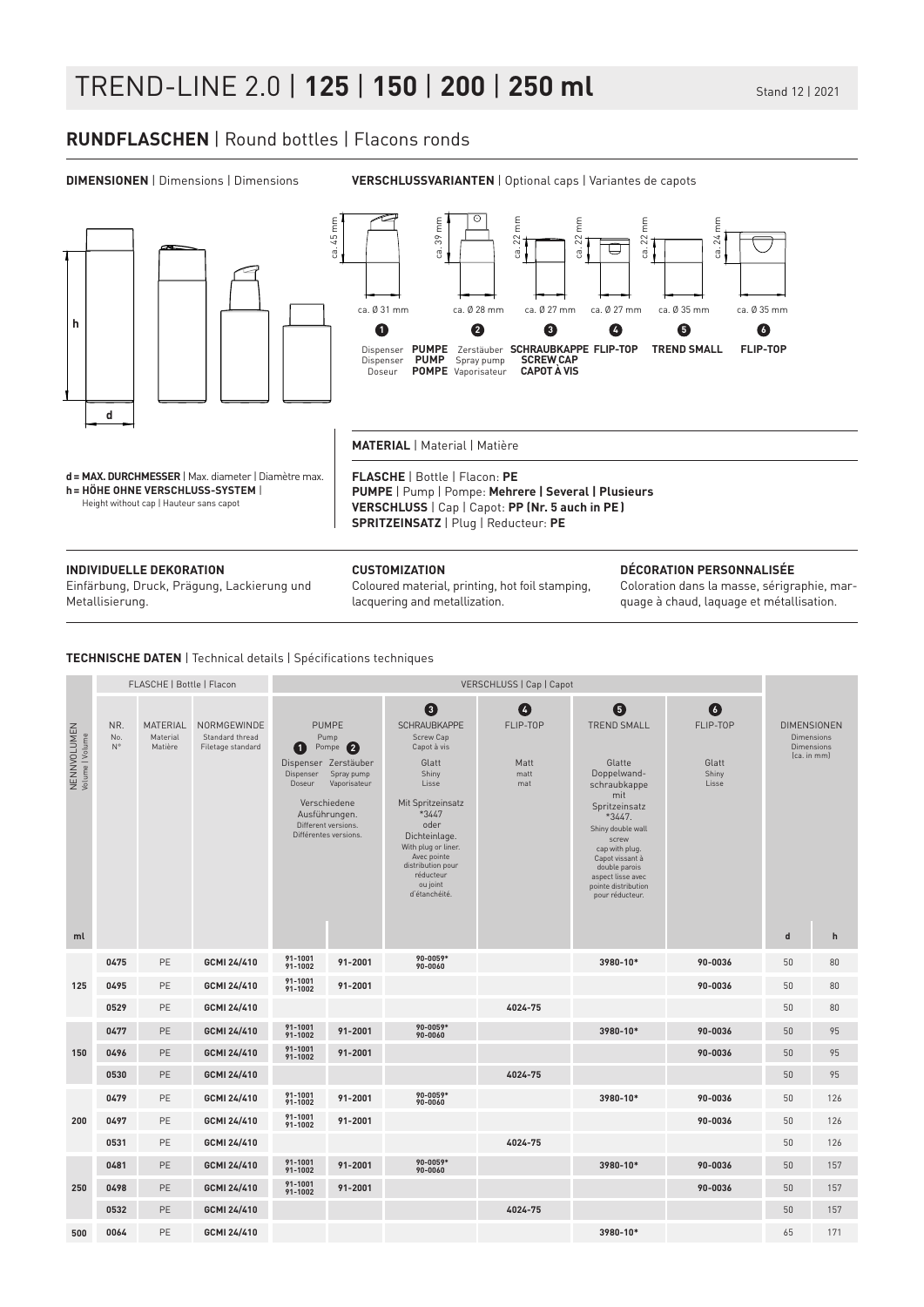# TREND-LINE 2.0 | **125** | **150** | **200** | **250 ml** Stand 12 | 2021

### **RUNDFLASCHEN** | Round bottles | Flacons ronds

**DIMENSIONEN** | Dimensions | Dimensions **VERSCHLUSSVARIANTEN** | Optional caps | Variantes de capots



Einfärbung, Druck, Prägung, Lackierung und Metallisierung.

Coloured material, printing, hot foil stamping, lacquering and metallization.

Coloration dans la masse, sérigraphie, marquage à chaud, laquage et métallisation.

### **TECHNISCHE DATEN** | Technical details | Spécifications techniques

|                                      | FLASCHE   Bottle   Flacon                                           |    |                                                     | VERSCHLUSS   Cap   Capot                                                                                                                                                                                            |                         |                                |                                                                          |                                   |                                                                                                                            |     |  |
|--------------------------------------|---------------------------------------------------------------------|----|-----------------------------------------------------|---------------------------------------------------------------------------------------------------------------------------------------------------------------------------------------------------------------------|-------------------------|--------------------------------|--------------------------------------------------------------------------|-----------------------------------|----------------------------------------------------------------------------------------------------------------------------|-----|--|
|                                      | NR.<br><b>MATERIAL</b><br>No.<br>Material<br>$N^{\circ}$<br>Matière |    | NORMGEWINDE<br>Standard thread<br>Filetage standard | $\bullet$<br>TREND 2.0                                                                                                                                                                                              | $\bullet$<br>FLIP-TOP   | $\mathbf 0$<br><b>DISC 2.0</b> | $\bf \Phi$<br><b>STECKKAPPE</b><br>Protective cap<br>Capot encliquetable | $\bf \Phi$<br><b>DISC CLASSIC</b> | <b>DIMENSIONEN</b><br><b>Dimensions</b><br><b>Dimensions</b><br>(ca. in mm)<br>$\operatorname{\mathsf{d}}$<br>$\mathsf{h}$ |     |  |
| NENNVOLUMEN<br>Volume   Volume<br>ml |                                                                     |    |                                                     | Glatte<br>Doppelwand-<br>schraubkappe<br>mit Spritzeinsatz<br>$*3447.$<br>Shiny double wall screw<br>cap with plug.<br>Capot vissant à double<br>parois aspect lisse avec<br>pointe distribution pour<br>réducteur. | Glatt<br>Shiny<br>Lisse | Matt<br>matt<br>mat            | Glatt<br>Shiny<br>Lisse                                                  | Glatt<br>Shiny<br>Lisse           |                                                                                                                            |     |  |
| 125                                  | 0475                                                                | PE | GCMI 24/410                                         | 3986-10*                                                                                                                                                                                                            | 90-0037                 | 90-0030                        |                                                                          |                                   | 50                                                                                                                         | 80  |  |
|                                      | 0495                                                                | PE | GCMI 24/410                                         |                                                                                                                                                                                                                     |                         |                                | 3833-40                                                                  | 3918-16                           | 50                                                                                                                         | 80  |  |
| 150                                  | 0477                                                                | PE | GCMI 24/410                                         | 3986-10*                                                                                                                                                                                                            | 90-0037                 | 90-0030                        |                                                                          |                                   | 50                                                                                                                         | 95  |  |
|                                      | 0496                                                                | PE | GCMI 24/410                                         |                                                                                                                                                                                                                     |                         |                                | 3833-40                                                                  | 3918-16                           | 50                                                                                                                         | 95  |  |
| 200                                  | 0479                                                                | PE | GCMI 24/410                                         | 3986-10*                                                                                                                                                                                                            | 90-0037                 | 90-0030                        |                                                                          |                                   | 50                                                                                                                         | 126 |  |
|                                      | 0497                                                                | PE | GCMI 24/410                                         |                                                                                                                                                                                                                     |                         |                                | 3833-40                                                                  | 3918-16                           | 50                                                                                                                         | 126 |  |
| 250                                  | 0481                                                                | PE | GCMI 24/410                                         | 3986-10*                                                                                                                                                                                                            | 90-0037                 | 90-0030                        |                                                                          |                                   | 50                                                                                                                         | 157 |  |
|                                      | 0498                                                                | PE | GCMI 24/410                                         |                                                                                                                                                                                                                     |                         |                                | 3833-40                                                                  | 3918-16                           | 50                                                                                                                         | 157 |  |